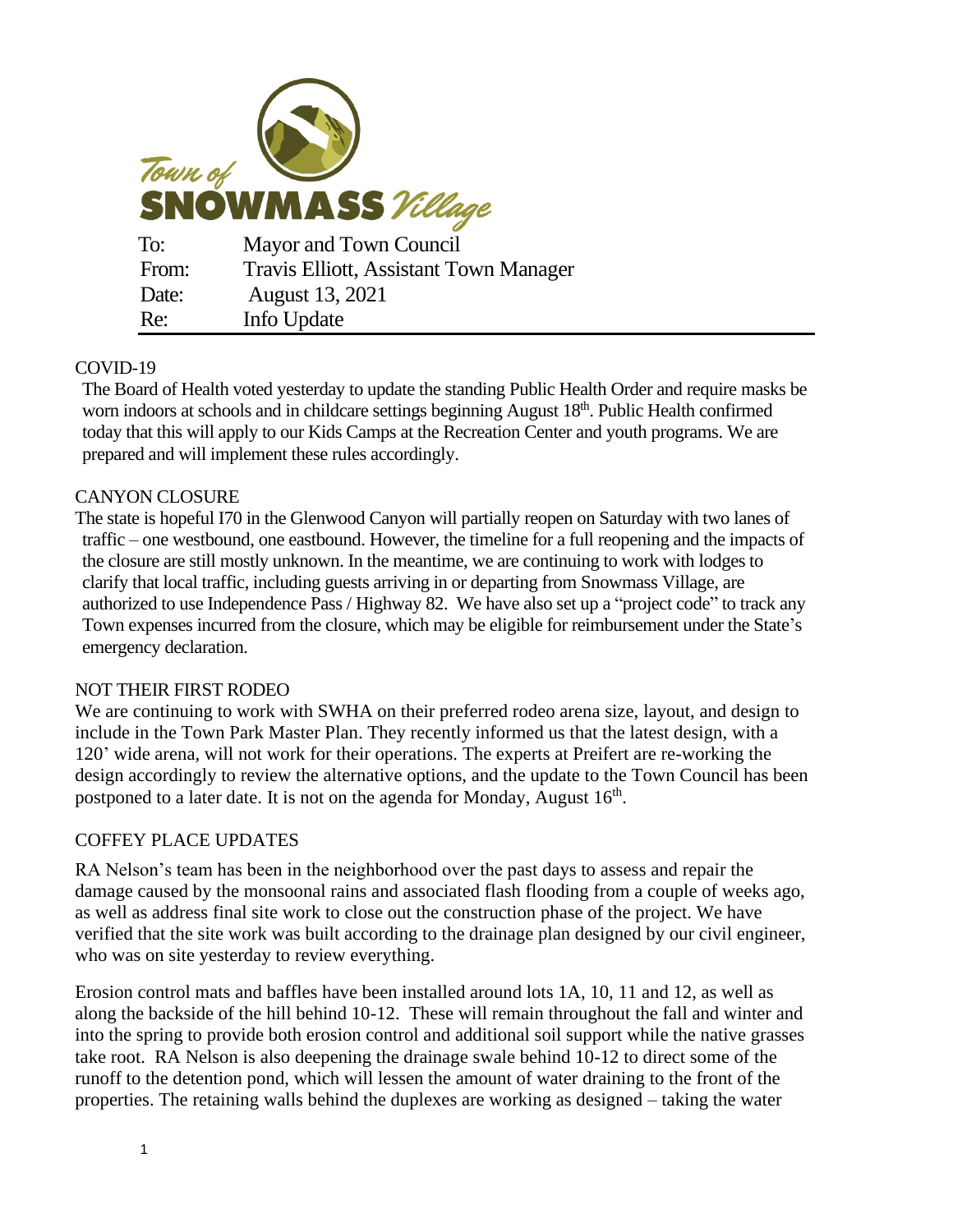that comes down the hill and discharging it to the drains below. The swale alongside Lot 2B will be modified slightly to avoid draining onto the adjacent property. The detention ponds behind Lot 6 and Lot 12 are also working properly and handling the normal site run-off and protecting the sensitive adjacent wetland. All areas where topsoils and seed drained away are being restored, damaged garden beds and sod are being cleaned up and mulch is being replaced as much as possible.

From everything we have read and heard, this will not be a frequent occurrence. The storm from two weeks ago was highly unusual and happened so soon after the landscaping was complete, it allowed little to no time for some of the seeded areas to take root and help with the erosion control against rainwater. With the restoration of the landscaping and the extra erosion control measures now installed, we believe the issues will be mitigated until these areas are fully established.

### TID BITS

- PTRAB is hosting their annual Summer Meeting at the Collective on Tuesday, August 17<sup>th</sup>. Mayor Pro-Tem Alyssa Shenk will be delivering the "state of the village."
- The annual Get the Scoop with Town Council and Community Photo on Fanny Hill is set for this coming Thursday on August 19<sup>th</sup>. Council members and their loved ones will be invited on stage for the photo. Please find Rose at skier's left of the stage during intermission.
- We are planning to participate in a regional "roadmap to recovery" effort that is being spearheaded by DOLA with Pitkin and Eagle Counties. The goal of this group is to evaluate regional efforts to increase our economic and workforce resiliency, in light of the pandemic and recent natural disasters / events. The effort is scheduled to begin in early September.
- The Recreation Center is still busy. The children's summer camps continue until August  $24^{\text{th}}$ .
- Save the date: the Boards and Commissions Appreciation Dinner is scheduled for September  $30<sup>th</sup>$ .
- The Town's broadband project and fiber optic installation project is progressing well. With any luck, installation will begin the week of September  $20<sup>th</sup>$ .
- We have started receiving the various components and materials for the Lower Kearns PRV micro hydro project. Installation is planned for this fall.
- The Town is hosting a regional course of "Our Community Listens" (OCL). The course will continue for the next couple of weeks.
- Upon approval of the winter parking plan by the Town Council, we are hoping to begin parking permit sales on September 1<sup>st</sup>.
- Departmental budget meetings commence next week. Rumor has it that Clint can't wait to return and start making cuts.
- The upgraded and more efficient boilers for Snowmelt Road at the Top of the Village have been delivered and are being installed.
- The Marketing, Group Sales, and Special Events Advisory Board plans to begin collecting feedback and discussing the topic of Tourism and our marketing efforts this week. They will bring feedback to the 9/13 Town Council meeting.